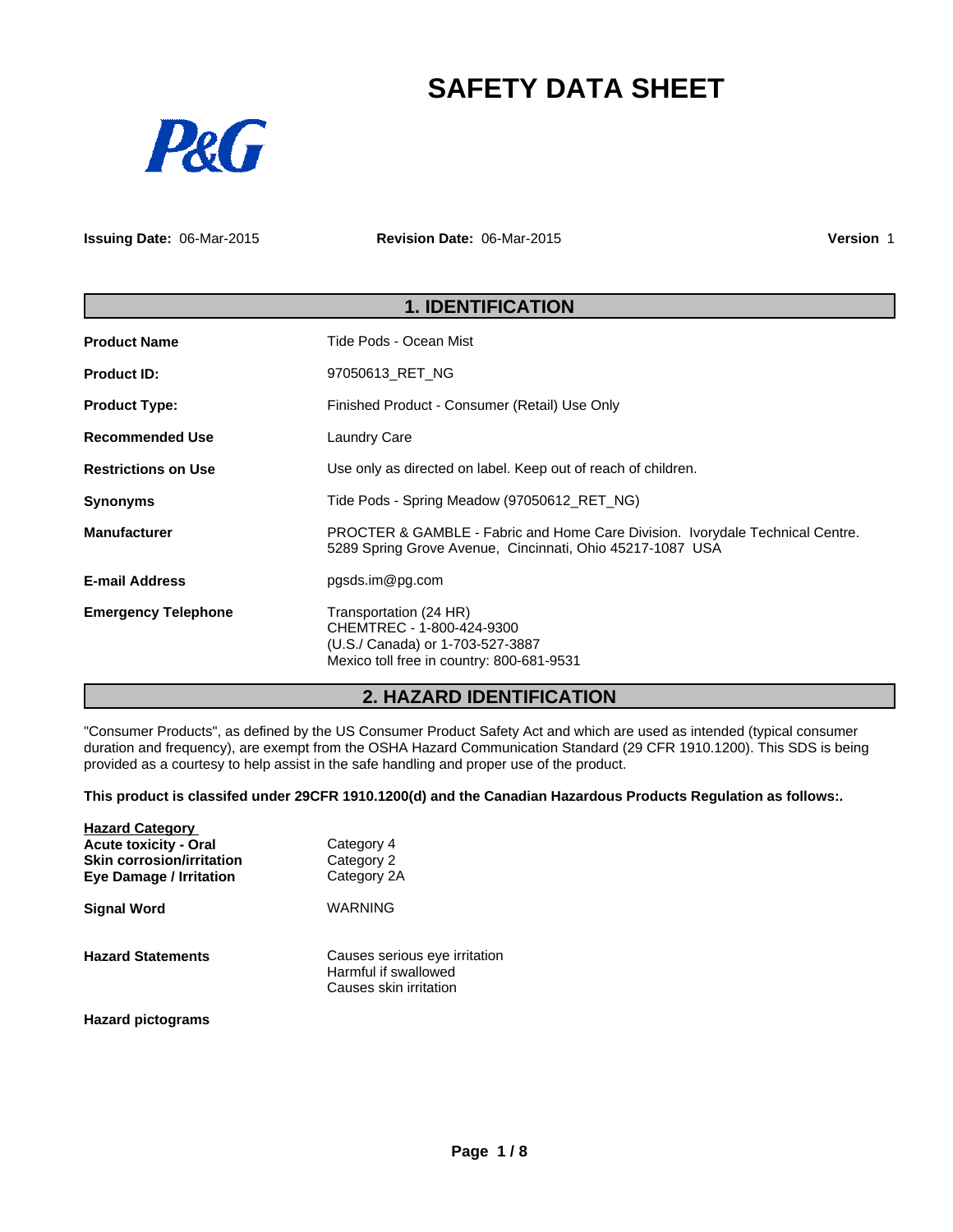

| <b>Precautionary Statements -</b><br><b>Prevention</b> | Wash hands thoroughly after handling<br>Do not eat, drink or smoke when using this product                                                                                                                                                                                                                                                                                                                                                            |
|--------------------------------------------------------|-------------------------------------------------------------------------------------------------------------------------------------------------------------------------------------------------------------------------------------------------------------------------------------------------------------------------------------------------------------------------------------------------------------------------------------------------------|
| <b>Precautionary Statements -</b><br>Response          | IF IN EYES: Rinse cautiously with water for several minutes. Remove contact lenses, if<br>present and easy to do. Continue rinsing<br>If eye irritation persists: Get medical advice/attention<br>IF SWALLOWED:<br>Rinse with plenty of water<br>Drink 1 or 2 glasses of water<br>Call a POISON CENTER or doctor/physician if you feel unwell<br>IF ON SKIN:<br>Rinse with plenty of water<br>If skin irritation occurs, get medical advice/attention |
| <b>Precautionary Statements -</b><br><b>Storage</b>    | None                                                                                                                                                                                                                                                                                                                                                                                                                                                  |
| <b>Precautionary Statements -</b><br><b>Disposal</b>   | None                                                                                                                                                                                                                                                                                                                                                                                                                                                  |
| Hazards not otherwise classified<br>(HNOC)             | None                                                                                                                                                                                                                                                                                                                                                                                                                                                  |

# **3. COMPOSITION/INFORMATION ON INGREDIENTS**

**Ingredients are listed according to 29CFR 1910.1200 Appendix D and the Canadian Hazardous Products Regulation** 

| <b>Chemical Name</b>                                                                           | <b>Synonyms</b> | <b>Trade Secret</b> | <b>CAS-No</b>  | Weight %    |
|------------------------------------------------------------------------------------------------|-----------------|---------------------|----------------|-------------|
| MEA-Dodecylbenzenesulfonate                                                                    |                 | <b>No</b>           | 68910-32-7     | $20 - 25$   |
| Propylene glycol                                                                               |                 | No                  | 57-55-6        | $15 - 20$   |
| Alcohols, C12-16, ethoxylated                                                                  |                 | <b>No</b>           | 68551-12-2     | $10 - 15$   |
| Ethanol, 2-amino-, compds. with<br>polyethylene glycol hydrogen sulfate<br>C12-15-alkyl ethers |                 | No                  | 162201-45-8    | $10 - 15$   |
| Glycerin                                                                                       |                 | No                  | $56 - 81 - 5$  | - 5         |
| Ethanol, 2-amino-,<br>2-hydroxy-1,2,3-propanetricarboxylate<br>(1:2)                           |                 | <b>No</b>           | 17863-38-6     | $1 - 5$     |
| Glycine,<br>N,N-bis[2-[bis(carboxymethyl)amino]et<br>hyl]-, sodium salt (1:5)                  |                 | <b>No</b>           | $140 - 01 - 2$ | $0.5 - 1.5$ |

# **4. FIRST AID MEASURES**

#### **First aid measures for different exposure routes**

| Eye contact         | Rinse with plenty of water. Get medical attention immediately if irritation persists.                                       |
|---------------------|-----------------------------------------------------------------------------------------------------------------------------|
| <b>Skin contact</b> | Rinse with plenty of water. Get medical attention if irritation develops and persists.                                      |
| <b>Ingestion</b>    | Rinse mouth. Drink 1 or 2 glasses of water. Do NOT induce vomiting. Get medical attention<br>immediately if symptoms occur. |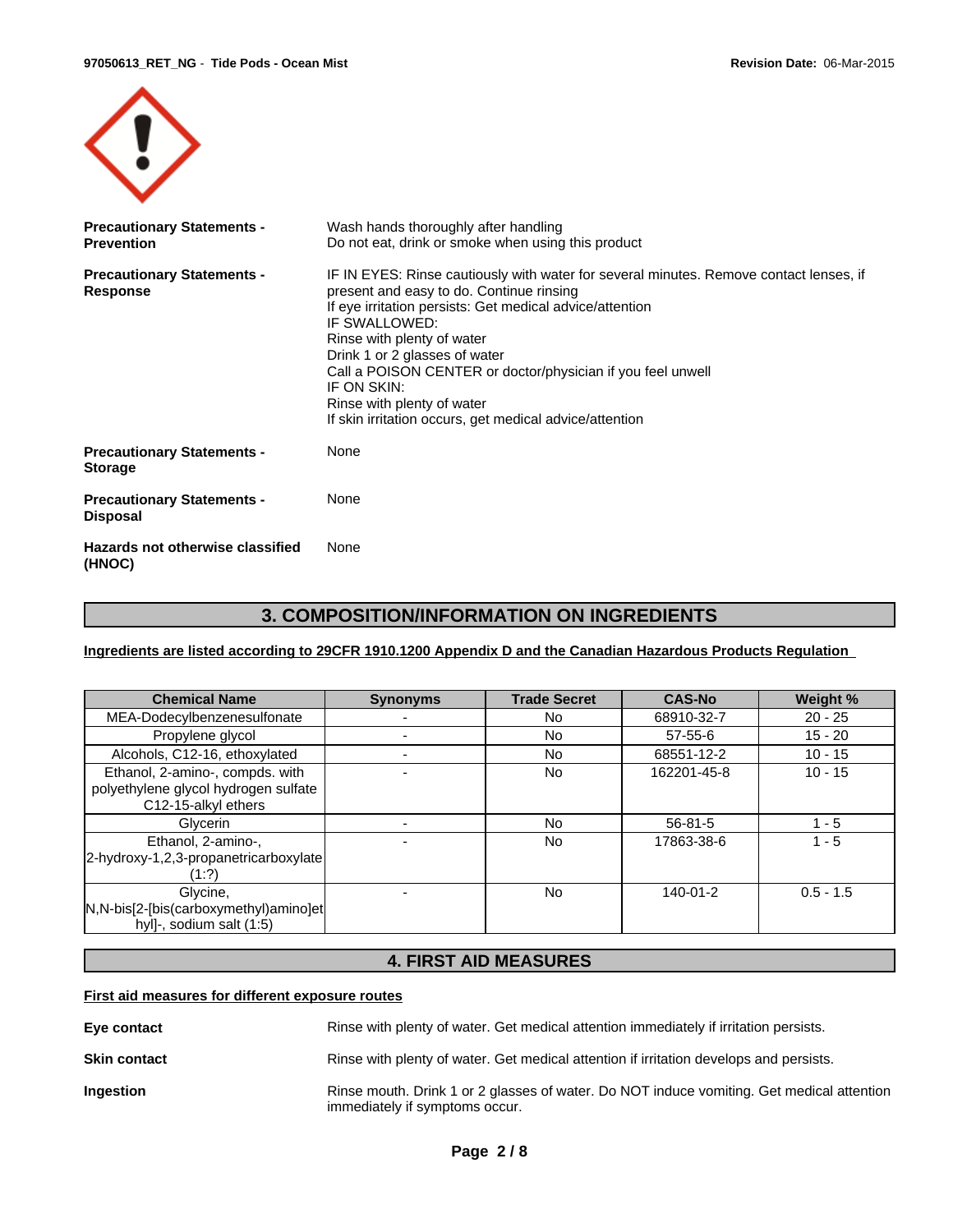**Inhalation** Move to fresh air. If symptoms persist, call a physician.

**Most important symptoms/effects, acute and delayed** None under normal use conditions.

#### **Indication of immediate medical attention and special treatment needed, if necessary**

**Notes to Physician** Treat symptomatically.

# **5. FIRE-FIGHTING MEASURES**

| Suitable extinguishing media                      | Dry chemical, CO <sub>2</sub> , alcohol-resistant foam or water spray.                                                                    |
|---------------------------------------------------|-------------------------------------------------------------------------------------------------------------------------------------------|
| Unsuitable Extinguishing Media                    | None.                                                                                                                                     |
| <b>Special hazard</b>                             | None known.                                                                                                                               |
| Special protective equipment for<br>fire-fighters | As in any fire, wear self-contained breathing apparatus pressure-demand, MSHA/NIOSH<br>(approved or equivalent) and full protective gear. |
| Specific hazards arising from the<br>chemical     | None.                                                                                                                                     |

# **6. ACCIDENTAL RELEASE MEASURES**

|                                                              | <b>Personal precautions, protective equipment and emergency procedures</b>                                                                                                                                                            |  |  |  |  |
|--------------------------------------------------------------|---------------------------------------------------------------------------------------------------------------------------------------------------------------------------------------------------------------------------------------|--|--|--|--|
| <b>Personal precautions</b>                                  | Use personal protective equipment. Do not get in eyes, on skin, or on clothing.                                                                                                                                                       |  |  |  |  |
| Advice for emergency responders                              | Use personal protective equipment as required.                                                                                                                                                                                        |  |  |  |  |
| Methods and materials for containment and cleaning up        |                                                                                                                                                                                                                                       |  |  |  |  |
| <b>Methods for containment</b>                               | Absorb with earth, sand or other non-combustible material and transfer to containers for<br>later disposal.                                                                                                                           |  |  |  |  |
| Methods for cleaning up                                      | Contain spillage, and then collect with non-combustible absorbent material, (e.g. sand,<br>earth, diatomaceous earth, vermiculite) and place in container for disposal according to<br>local / national regulations (see section 13). |  |  |  |  |
|                                                              | 7. HANDLING AND STORAGE                                                                                                                                                                                                               |  |  |  |  |
| <b>Precautions for safe handling</b>                         |                                                                                                                                                                                                                                       |  |  |  |  |
| Advice on safe handling                                      | Use personal protective equipment as required. Keep container closed when not in use.<br>Never return spills in original containers for re-use. Keep out of the reach of children.                                                    |  |  |  |  |
| Conditions for safe storage, including any incompatibilities |                                                                                                                                                                                                                                       |  |  |  |  |
| <b>Storage Conditions</b>                                    | Keep containers tightly closed in a dry, cool and well-ventilated place.                                                                                                                                                              |  |  |  |  |
| Incompatible products                                        | None known.                                                                                                                                                                                                                           |  |  |  |  |
|                                                              | 8. EXPOSURE CONTROLS/PERSONAL PROTECTION                                                                                                                                                                                              |  |  |  |  |
| <b>Control parameters</b>                                    |                                                                                                                                                                                                                                       |  |  |  |  |

**Exposure Guidelines** .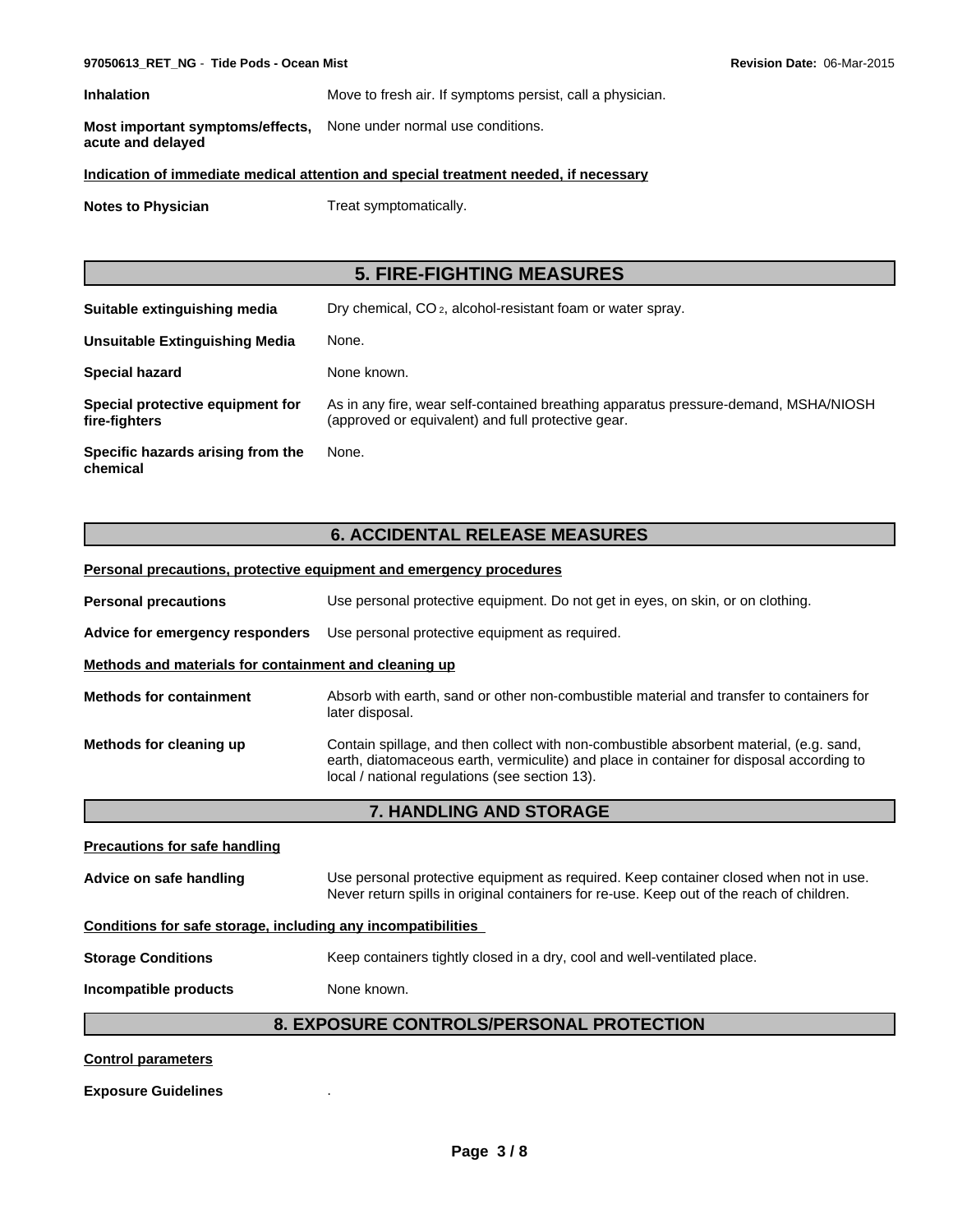| <b>Chemical Name</b> | <b>CAS-No</b> | <b>ACGIH TLV</b> | <b>OSHA PEL</b>                                                        | <b>Mexico PEL</b> |
|----------------------|---------------|------------------|------------------------------------------------------------------------|-------------------|
| Glycerin             | $56 - 81 - 5$ |                  | TWA: 15 mg/m <sup>3</sup> mist, total Mexico: TWA 10 mg/m <sup>3</sup> |                   |
|                      |               |                  | particulate                                                            |                   |
|                      |               |                  | TWA: 5 mg/m $3$ mist,                                                  |                   |
|                      |               |                  | respirable fraction                                                    |                   |
|                      |               |                  | (vacated) TWA: 10 mg/m <sup>3</sup>                                    |                   |
|                      |               |                  | mist, total particulate                                                |                   |
|                      |               |                  | (vacated) TWA: $5 \text{ mg/m}^3$                                      |                   |
|                      |               |                  | mist, respirable fraction                                              |                   |

| <b>Chemical Name</b> | <b>CAS-No</b> | <b>Alberta</b>           | Quebec                   | <b>Ontario TWAEV</b>      | <b>British Columbia</b>  |
|----------------------|---------------|--------------------------|--------------------------|---------------------------|--------------------------|
| Propylene glycol     | 57-55-6       |                          |                          | TWA: $10 \text{ mg/m}^3$  |                          |
|                      |               |                          |                          | TWA: 50 ppm               |                          |
|                      |               |                          |                          | TWA: $155 \text{ ma/m}^3$ |                          |
| Glycerin             | $56 - 81 - 5$ | TWA: $10 \text{ mg/m}^3$ | TWA: $10 \text{ mg/m}^3$ | TWA: $10 \text{ mg/m}^3$  | TWA: $10 \text{ mg/m}^3$ |
|                      |               |                          |                          |                           | TWA: $3 \text{ mg/m}^3$  |

No relevant exposure guidelines for other ingredients

| <b>Exposure controls</b>             |                                                                                                                                                                                                             |  |  |  |
|--------------------------------------|-------------------------------------------------------------------------------------------------------------------------------------------------------------------------------------------------------------|--|--|--|
| <b>Engineering Measures</b>          | Distribution, Workplace and Household Settings:<br>Ensure adequate ventilation                                                                                                                              |  |  |  |
|                                      | <b>Product Manufacturing Plant (needed at Product-Producing Plant ONLY):</b><br>Where reasonably practicable this should be achieved by the use of local exhaust<br>ventilation and good general extraction |  |  |  |
| <b>Personal Protective Equipment</b> |                                                                                                                                                                                                             |  |  |  |
| <b>Eye Protection</b>                | Distribution, Workplace and Household Settings:<br>No special protective equipment required                                                                                                                 |  |  |  |
|                                      | <b>Product Manufacturing Plant (needed at Product-Producing Plant ONLY):</b><br>Use appropriate eye protection                                                                                              |  |  |  |
| <b>Hand Protection</b>               | Distribution, Workplace and Household Settings:<br>For sensitive skin or prolonged use, wear gloves                                                                                                         |  |  |  |
|                                      | Product Manufacturing Plant (needed at Product-Producing Plant ONLY):<br>Protective gloves                                                                                                                  |  |  |  |
| <b>Skin and Body Protection</b>      | Distribution, Workplace and Household Settings:<br>No special protective equipment required                                                                                                                 |  |  |  |
|                                      | <b>Product Manufacturing Plant (needed at Product-Producing Plant ONLY):</b><br>Wear suitable protective clothing                                                                                           |  |  |  |
| <b>Respiratory Protection</b>        | Distribution, Workplace and Household Settings:<br>No special protective equipment required                                                                                                                 |  |  |  |
|                                      | <b>Product Manufacturing Plant (needed at Product-Producing Plant ONLY):</b>                                                                                                                                |  |  |  |

In case of insufficient ventilation wear suitable respiratory equipment

# **9. PHYSICAL AND CHEMICAL PROPERTIES**

| Physical State @20°C  |
|-----------------------|
| Appearance            |
| Odor                  |
| <b>Odor threshold</b> |

**Physical State @20°C** liquid **Appearance** Liquid that varies in color Scented **No information available**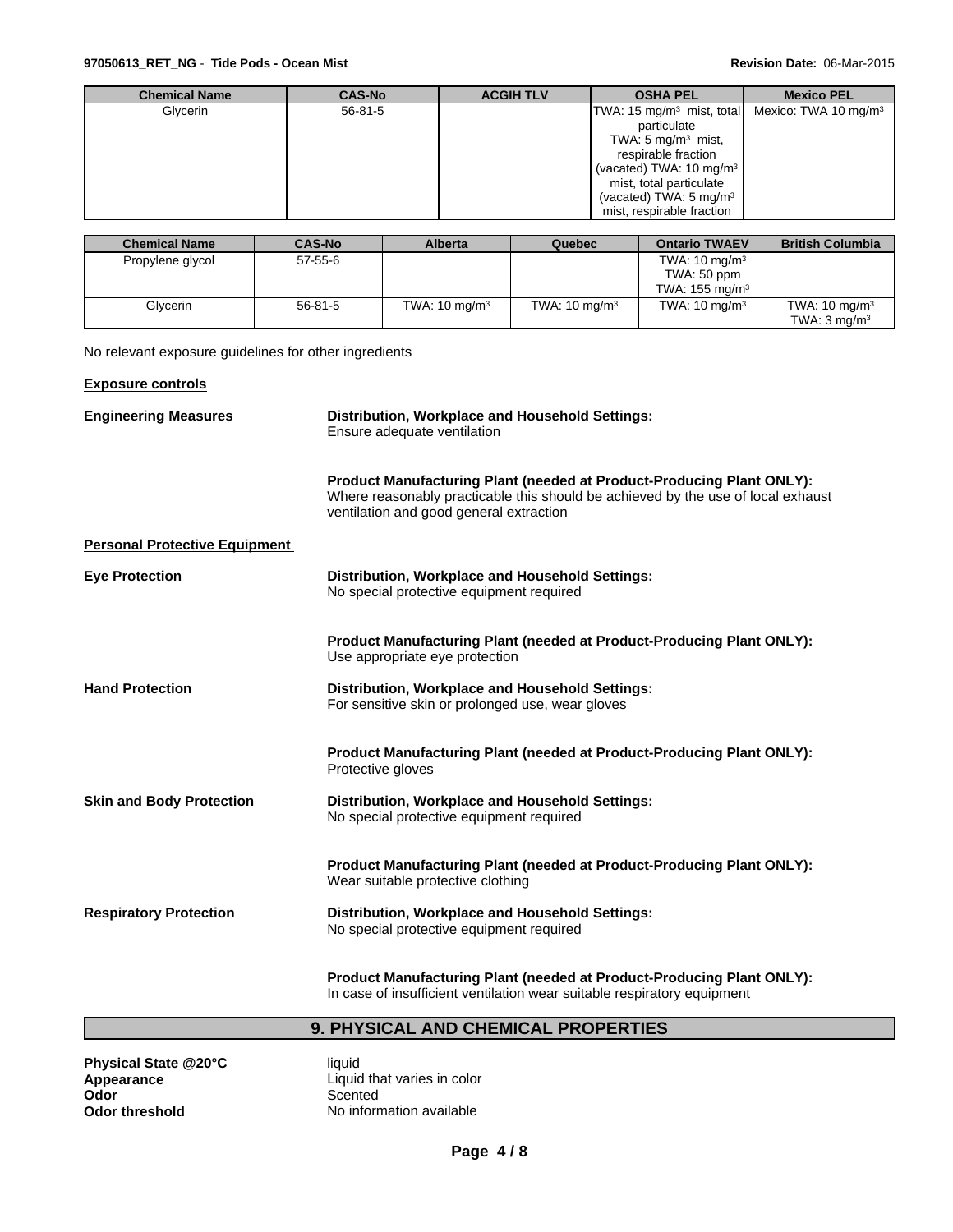| Property                                                              | Values                   | Note |
|-----------------------------------------------------------------------|--------------------------|------|
| pH value                                                              | $6.8 - 7.4$              |      |
| <b>Melting/freezing point</b>                                         | No information available |      |
| Boiling point/boiling range                                           | No information available |      |
| <b>Flash point</b>                                                    | > 93.3 °C / > 200 °F     |      |
| <b>Evaporation rate</b>                                               | No information available |      |
| Flammability (solid, gas)                                             | No information available |      |
| <b>Flammability Limits in Air</b>                                     |                          |      |
| Upper flammability limit                                              | No information available |      |
| <b>Lower Flammability Limit</b>                                       | No information available |      |
| Vapor pressure                                                        | No information available |      |
| Vapor density                                                         | No information available |      |
| <b>Relative density</b>                                               | 1.07                     |      |
| <b>Water solubility</b>                                               | 100%                     |      |
| Solubility in other solvents                                          | No information available |      |
| <b>Partition coefficient: n-octanol/waterNo information available</b> |                          |      |
| <b>Autoignition temperature</b>                                       | No information available |      |
| <b>Decomposition temperature</b>                                      | No information available |      |
| <b>Viscosity of Product</b>                                           | 4500 - 7500 cps          |      |
|                                                                       |                          |      |

**VOC Content (%)** Products comply with US state and federal regulations for VOC content in consumer products.

## **10. STABILITY AND REACTIVITY**

| <b>Reactivity</b>               | None under normal use conditions.        |
|---------------------------------|------------------------------------------|
| <b>Stability</b>                | Stable under normal conditions.          |
| <b>Hazardous polymerization</b> | Hazardous polymerization does not occur. |
| <b>Hazardous Reactions</b>      | None under normal processing.            |
| <b>Conditions to Avoid</b>      | None under normal processing.            |
| <b>Materials to avoid</b>       | None in particular.                      |

**Hazardous Decomposition Products** None under normal use.

# **11. TOXICOLOGICAL INFORMATION**

#### **Product Information Information on likely routes of exposure**

| <b>Inhalation</b>   | No known effect.                                                                       |
|---------------------|----------------------------------------------------------------------------------------|
| <b>Skin contact</b> | Irritating to skin.                                                                    |
| Ingestion           | May be harmful if swallowed.                                                           |
| Eye contact         | Causes serious eye irritation. Irritating, but will not permanently injure eye tissue. |

#### **Delayed and immediate effects as well as chronic effects from short and long-term exposure**

| <b>Acute toxicity</b>             | May be harmful if swallowed.   |
|-----------------------------------|--------------------------------|
| <b>Skin corrosion/irritation</b>  | Irritating to skin.            |
| Serious eye damage/eye irritation | Causes serious eye irritation. |
| <b>Skin sensitization</b>         | No known effect.               |
| <b>Respiratory sensitization</b>  | No known effect.               |
| Germ cell mutagenicity            | No known effect.               |
| <b>Neurological Effects</b>       | No known effect.               |
| <b>Reproductive toxicity</b>      | No known effect.               |
| Developmental toxicity            | No known effect.               |
| <b>Teratogenicity</b>             | No known effect.               |
| <b>STOT - single exposure</b>     | No known effect.               |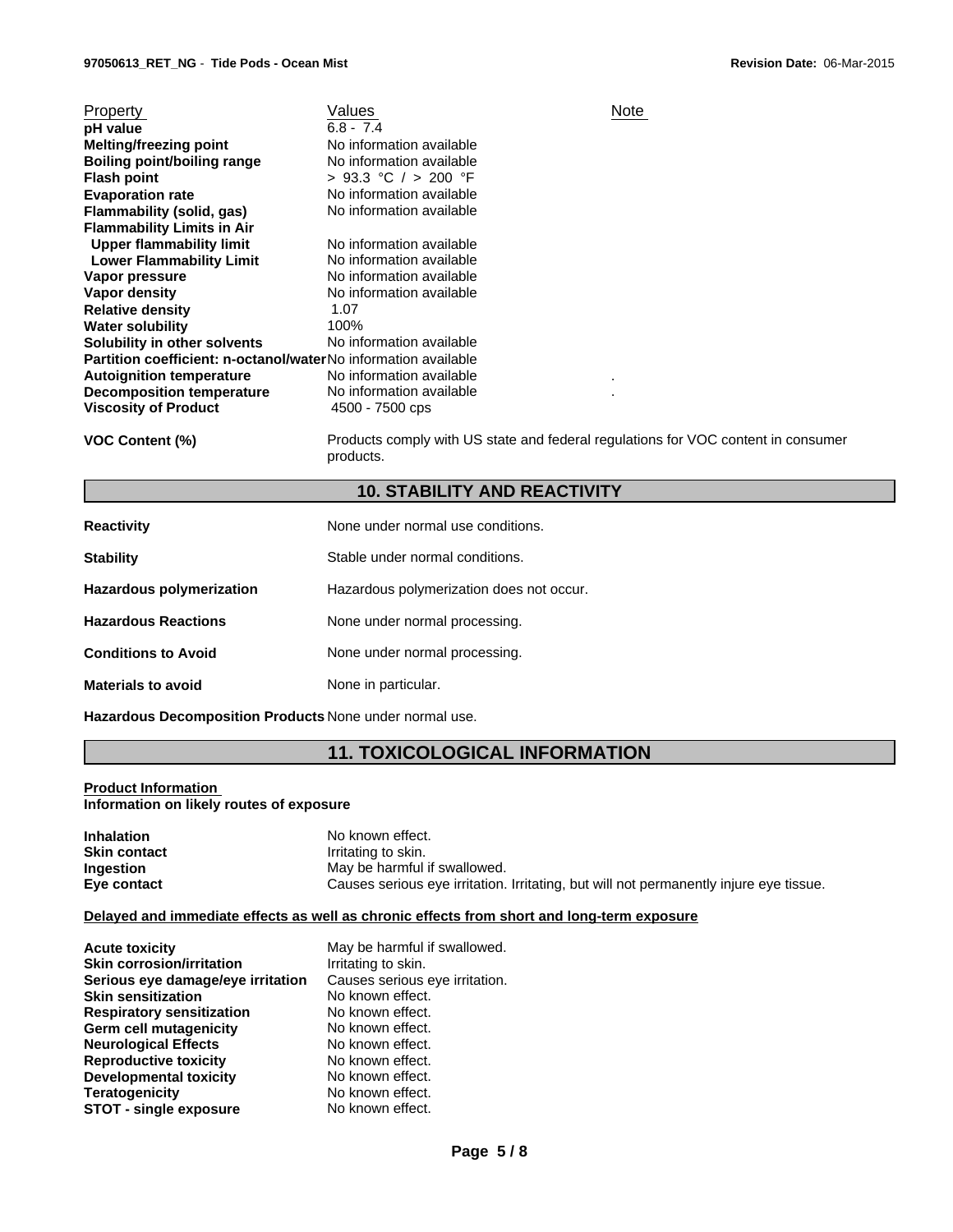| <b>STOT - repeated exposure</b> | No known effect. |  |
|---------------------------------|------------------|--|
| <b>Target Organ Effects</b>     | No known effect. |  |
| <b>Aspiration hazard</b>        | No known effect. |  |
| Carcinogenicity                 | No known effect. |  |

#### **Component Information**

| <b>Chemical Name</b>                                                           | <b>CAS-No</b>  | LD50 Oral                                                                                                                   | <b>LD50 Dermal</b>                                                                  | <b>LC50 Inhalation</b>             |
|--------------------------------------------------------------------------------|----------------|-----------------------------------------------------------------------------------------------------------------------------|-------------------------------------------------------------------------------------|------------------------------------|
| Propylene glycol                                                               | $57 - 55 - 6$  | 22000 mg/kg (rat)                                                                                                           | 2000 mg/kg (rabbit)                                                                 | $\vert$ > 317.042 mg/L (Guideline) |
|                                                                                |                |                                                                                                                             |                                                                                     | not indicated; rabbit; 2 h)        |
| Glycerin                                                                       | $56 - 81 - 5$  |                                                                                                                             |                                                                                     | > 2.75 mg/L (Rat)                  |
| Glycine.<br>N,N-bis[2-[bis(carboxymethyl)amino]<br>lethyll-, sodium salt (1:5) | $140 - 01 - 2$ | > 5000 mg/kg bw (Read<br>across data (test<br>substance name not<br>indicated); OECD 401;<br>standard acute method:<br>rat) | $>$ 2000 mg/kg bw (OECD<br>402 and EU Method B.3;<br>standard acute method;<br>rat) |                                    |

# **12. ECOLOGICAL INFORMATION**

#### **Ecotoxicity**

The product is not expected to be hazardous to the environment.

| <b>Persistence and degradability</b> | No information available. |
|--------------------------------------|---------------------------|
| <b>Bioaccumulative potential</b>     | No information available. |
| Mobility                             | No information available. |
| Other adverse effects                | No information available. |

#### **13. DISPOSAL CONSIDERATIONS**

#### **Waste treatment**

| Waste from Residues / Unused  | Disposal should be in accordance with applicable regional, national and local laws and                 |
|-------------------------------|--------------------------------------------------------------------------------------------------------|
| <b>Products</b>               | regulations.                                                                                           |
| <b>Contaminated packaging</b> | Disposal should be in accordance with applicable regional, national and local laws and<br>regulations. |

**California Hazardous Waste Codes** 331 **(non-household setting)**

#### **14. TRANSPORT INFORMATION**

| <u>DOT</u>  | Not regulated |
|-------------|---------------|
| <b>IMDG</b> | Not regulated |
| IATA        | Not regulated |

# **15. REGULATORY INFORMATION**

#### **U.S. Federal Regulations**

#### **SARA 313**

Section 313 of Title III of the Superfund Amendments and Reauthorization Act of 1986 (SARA). This product does not contain any chemicals which are subject to the reporting requirements of the Act and Title 40 of the Code of Federal Regulations, Part 372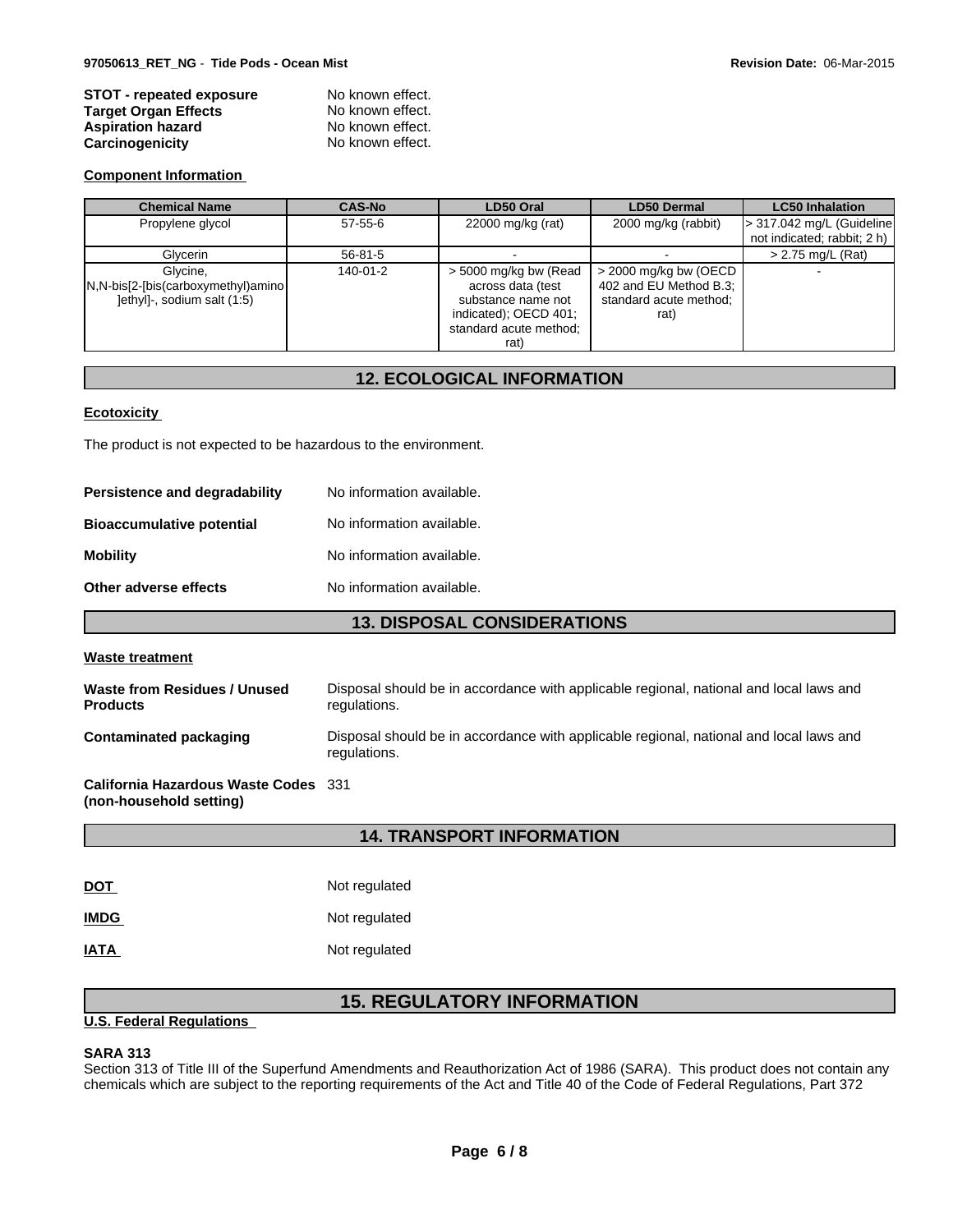#### **CERCLA**

This material, as supplied, contains one or more substances regulated as a hazardous substance under the Comprehensive Environmental Response Compensation and Liability Act (CERCLA) (40 CFR 302):

| <b>Chemical Name</b>      | <b>CAS-No</b> | <b>Hazardous</b><br><b>Substances RQs</b> | Extremelv Hazardous  <br><b>Substances RQs</b> | <b>CERCLA/SARA 302</b><br>TPQ |
|---------------------------|---------------|-------------------------------------------|------------------------------------------------|-------------------------------|
| Sodium hydrogensulphite % | 7631-90-5     | 5000 lb                                   |                                                |                               |

#### **Clean Air Act, Section 112 Hazardous Air Pollutants (HAPs) (see 40 CFR 61)**

This product does not contain any substances regulated as hazardous air pollutants (HAPS) under Section 112 of the Clean Air Act Amendments of 1990.

#### **Clean Water Act**

This product contains the following substances which are regulated pollutants pursuant to the Clean Water Act (40 CFR 122.21 and 40 CFR 122.42):

| <b>Chemical Name</b>          | <b>CAS-No</b> | <b>CWA - Reportable</b><br>Quantities | <b>CWA - Toxic</b><br><b>Pollutants</b> | <b>CWA - Priority</b><br><b>Pollutants</b> | <b>CWA - Hazardous</b><br><b>Substances</b> |
|-------------------------------|---------------|---------------------------------------|-----------------------------------------|--------------------------------------------|---------------------------------------------|
| Sodium hydrogensulphite<br>…% | 7631-90-5     | 5000 lb                               |                                         |                                            |                                             |

#### **California Proposition 65**

This product is not subject to warning labeling under California Proposition 65.

#### **U.S. State Regulations (RTK)**

| <b>Chemical Name</b> | <b>CAS-No</b> | <b>New</b><br>, Jersev |
|----------------------|---------------|------------------------|
| Propylene glycol     | 57-55-6       |                        |
| <b>Givcerin</b>      | $56 - 81 -$   |                        |

| <b>Chemical</b> | AS-No       | <b>Mas</b>          |
|-----------------|-------------|---------------------|
| <b>Name</b>     | $\sim$      | <b>assachusetts</b> |
| <b>Glycerin</b> | $56 - 81 -$ |                     |

| <b>Chemical Name</b>      | <b>CAS-No</b> | Pennsylvania |
|---------------------------|---------------|--------------|
| Propylene glycol          | $57 - 55 - 6$ |              |
| <b>Glvcerin</b>           | $56 - 81 - 5$ |              |
| Sodium hydrogensulphite % | 7631-90-5     |              |
| 9-Octadecenoic acid (9Z)- | 112-80-1      |              |
| Dipropylene Glycol        | 25265-71-8    |              |

#### **International Inventories**

#### **United States**

All intentionally-added components of this product(s) are listed on the US TSCA Inventory.

#### **Canada**

This product is in compliance with CEPA for import by P&G.

#### **Legend**

**TSCA** - United States Toxic Substances Control Act Section 8(b) Inventory **CEPA** - Canadian Environmental Protection Act

### **16. OTHER INFORMATION**

#### **Issuing Date:** 06-Mar-2015